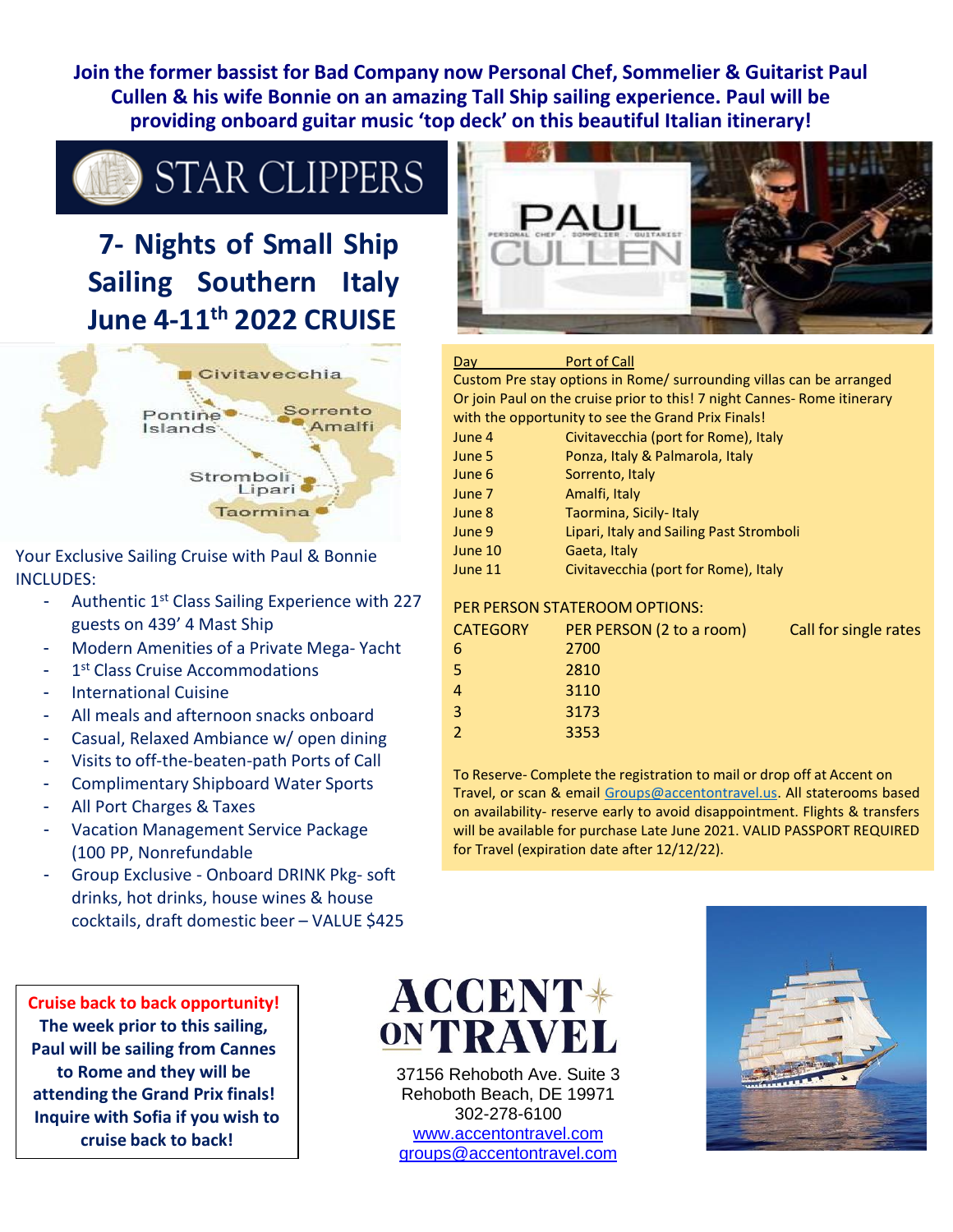## **Ship's Day by Day Itinerary**

## **June 4 th Civitavecchia (cruise port for Rome), Italy**

St. Peter's, with its breathtaking Sistine Chapel, newly restored to its former glory; the Spanish Steps, where all Rome passes by; the Colosseum, where gladiators fought to the death, and the Pantheon, considered to be the most perfect architectural statement of the ages.

#### **June 5 th Ponza, Italy and Palmarola, Italy**

The pastel houses of Ponza Town rise in neat terraced rows from the busy harbour where sleekly groomed yachts and ramshackle fishing boats moor side by side. Happily, there are few tourists here, so it's a delight to wander through the unspoiled town.

Palmarola is a snorkelling heaven that is part of a group called The Pontine Islands, located off the coast between Rome and Naples. A craggy landscape with pink coral beaches and emerald coves beckons so don't forget your swimsuit and flippers. Totally unique, isolated and stunning.

#### **June 6 th Sorrento**

Sorrento, whose city walls rise straight out of the sea, is located on the lovely Amalfi Coast and overlooks the Bay of Naples. Optional excursions might include taking a trip back in history to Pompeii, where the ashen remains of ancient Romans lie frozen in time.

#### **June 7 th Amalfi, Italy**

During the Middle Ages, Amalfi was a powerful republic of 70,000 people, rivalling nearby Ravello. For a sense of Amalfi's medieval glory, wander through the grand Duomo, containing the remains of St. Andrew. Or visit nearby Positano, said to be the most beautiful town in the Mediterranean.

## **June 8 th Taormina, Sicily- Italy**

Barreling under full sail through the narrow Strait of Messina past Scylla and Charybdis, where rock and whirlpool almost claimed Ulysses, you arrive in lovely Taormina. Perched on the shoulder of Mt. Etna, Taormina inspired Goethe to say that "It is the greatest work of art and nature".

### **June 9 th Lipari, Italy and Sailing past Stromboli**

Italy's seven volcanic Aeolian Islands, just off the north coast of Sicily, are obviously a place favored by the Gods. In Lipari, climb narrow streets to the medieval Castello and enjoy a secluded beach. As Royal Clipper sails past Isola Stromboli, watch the sky for frequent volcanic fireworks.

Located in the Tyrrhenian Sea between the Italian mainland and the island of Sicily is the volcanic island of Stromboli. With three active craters at the peak, the volcano of Stromboli is known for its frequent eruptions – the most recent taking place in 2009. Eruptions are so frequent, in fact, that the island has been given the nickname "Lighthouse of the Mediterranean".

## **June 10th Gaeta, Italy**

Gaeta is one of the most beautiful cities in south-central Italy's Lazio region. As it does not have a train station it does not appear in many guidebooks which means that the majority of it's visitors are locals and Italians. It's seven beaches are popular due to their white sand, sparkling water and well-run lidos. The seafood restaurants amazing and make sure you try the famous Gaeta olives that come from the nearby town of Itri.

**June 11th Civitavecchia (cruise port for Rome), Italy** (approximately 1.5 hours from Rome City & Rome Airport.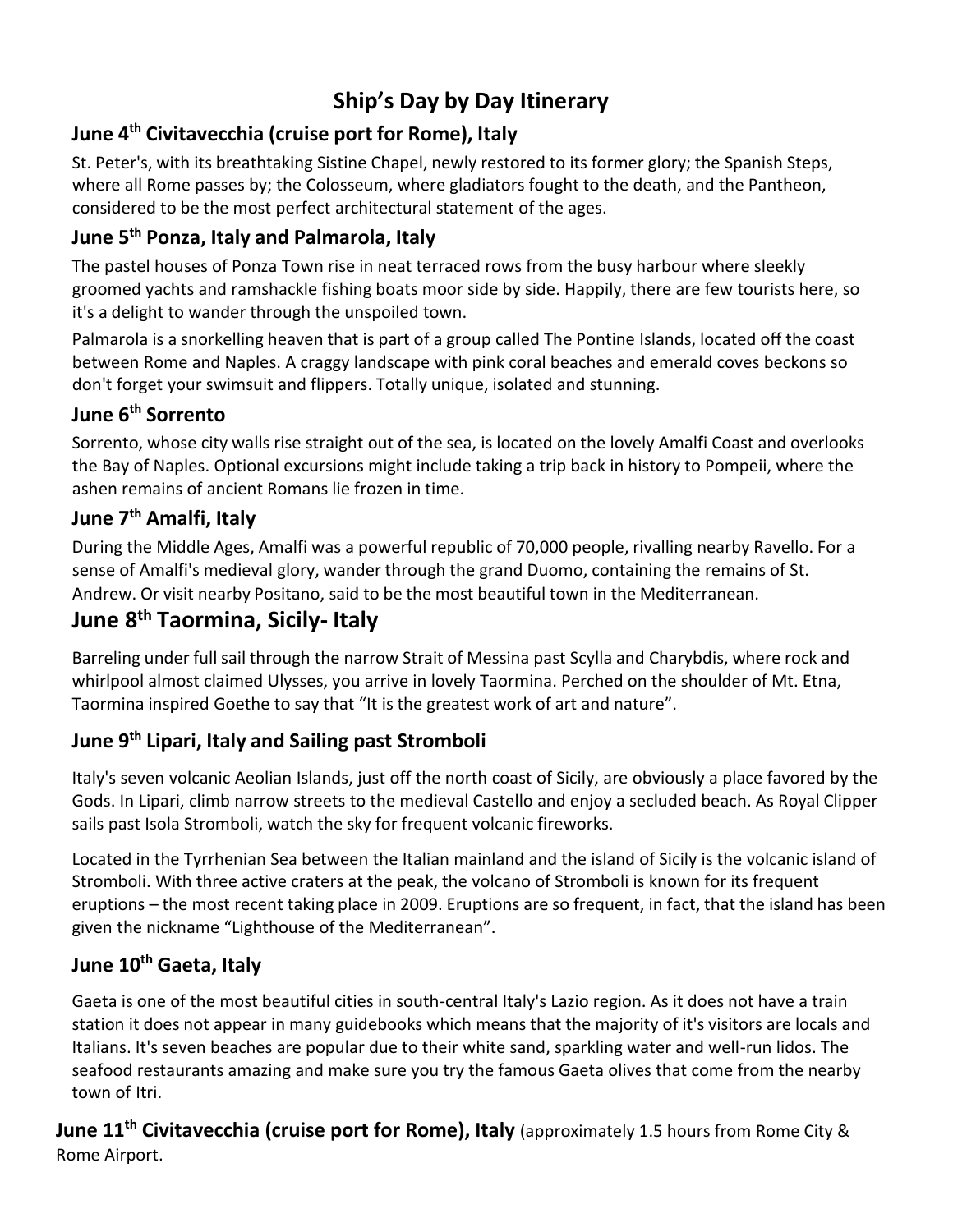

For More Information Call: 302-278-6100 / 800-848-3273 Email: [Groups@accentontravel.com](mailto:Groups@accentontravel.com) Attn: [Sofia@accentontravel.com](mailto:Sofia@accentontravel.com)

37156 Rehoboth Ave Rehoboth Beach, DE 19971

Enclosed please find my total deposit in the sum of  $\frac{2}{5}$  (\$500 per person double occupancy/ \$1000 for single rooms, for persons. I understand that my cruise deposit is refundable less \$200 Per Person until August  $2^{nd}$  2021 after which other penalties will apply. I understand other payments noted as nonrefundable such as airfare or pre cruise stays/ excursions will also occur penalties if cancelled. Travel insurance, which will protect you for cancellation due to covered reasons, is highly advised. Please make checks payable to: Accent On Travel OR complete the credit card information below. Please note a signature on the next page is required for registration.

\_Yes We are interested in a custom pre cruise stay in Rome. Please contact us to help put it together. Yes, We are interested in extending my cruise and sailing the Grand Prix Itinerary the week prior to this **cruise, please send information**

**Category Selection: 2**❑ **3**❑ **4** ❑ **5**❑ **6**❑

| Mr/Mrs/Ms(1)                   |                                                                                                                                                                                                                               |                                                              |                 |                               |  |
|--------------------------------|-------------------------------------------------------------------------------------------------------------------------------------------------------------------------------------------------------------------------------|--------------------------------------------------------------|-----------------|-------------------------------|--|
|                                | (FULL name EXACTLY as it appears or will appear onyour Passport)                                                                                                                                                              |                                                              | (Date of Birth) | (Nickname)                    |  |
|                                |                                                                                                                                                                                                                               |                                                              |                 |                               |  |
|                                | City: City: City: City: City: City: City: City: City: City: City: City: City: City: City: City: City: City: City: City: City: City: City: City: City: City: City: City: City: City: City: City: City: City: City: City: City: |                                                              |                 |                               |  |
|                                |                                                                                                                                                                                                                               |                                                              |                 |                               |  |
|                                | Passport Number (Not required until final payment): Subsettled User Material Case (Separation Date: 2002)                                                                                                                     |                                                              |                 |                               |  |
|                                |                                                                                                                                                                                                                               |                                                              |                 |                               |  |
|                                |                                                                                                                                                                                                                               |                                                              |                 |                               |  |
|                                | Special Requirements (diet, handicap, looking for a single to share) ______________________________                                                                                                                           |                                                              |                 |                               |  |
|                                | $Occasion: \Box Birthday$ $\Box$ Anniversary $\Box$ Other $\Box$                                                                                                                                                              |                                                              |                 |                               |  |
|                                | Name of sharing rooms with someone living in a differenthousehold: ______________                                                                                                                                             |                                                              |                 |                               |  |
|                                |                                                                                                                                                                                                                               |                                                              |                 |                               |  |
| O                              | I AM A SINGLE TRAVELER AND AWARE OF A SINGLE SUPPLEMENT as quoted. □ I am looking to share                                                                                                                                    |                                                              |                 |                               |  |
|                                |                                                                                                                                                                                                                               |                                                              |                 |                               |  |
|                                |                                                                                                                                                                                                                               | (Name EXACTLY as it appears or will appear on your Passport) |                 | (Date of Birth)<br>(Nickname) |  |
| Address: SAME AS ABOVE________ |                                                                                                                                                                                                                               |                                                              |                 |                               |  |
|                                |                                                                                                                                                                                                                               |                                                              |                 |                               |  |
|                                |                                                                                                                                                                                                                               |                                                              |                 |                               |  |
|                                |                                                                                                                                                                                                                               |                                                              |                 |                               |  |
|                                |                                                                                                                                                                                                                               |                                                              |                 |                               |  |
|                                |                                                                                                                                                                                                                               |                                                              |                 |                               |  |
|                                | Occasion: Q Birthday Q Anniversary Q Other                                                                                                                                                                                    |                                                              |                 |                               |  |
|                                |                                                                                                                                                                                                                               |                                                              |                 |                               |  |
|                                |                                                                                                                                                                                                                               |                                                              |                 |                               |  |
|                                |                                                                                                                                                                                                                               |                                                              |                 |                               |  |
|                                |                                                                                                                                                                                                                               |                                                              |                 |                               |  |
|                                | CANCELLATIONS AFTER FINAL PAYMENT CARRY UP TO 100% PENALTIES. (Signature required on back of this page)                                                                                                                       |                                                              |                 |                               |  |

**SIGNATURE ON BACK REQUIRED TO COMPLETE REGISTRATION**